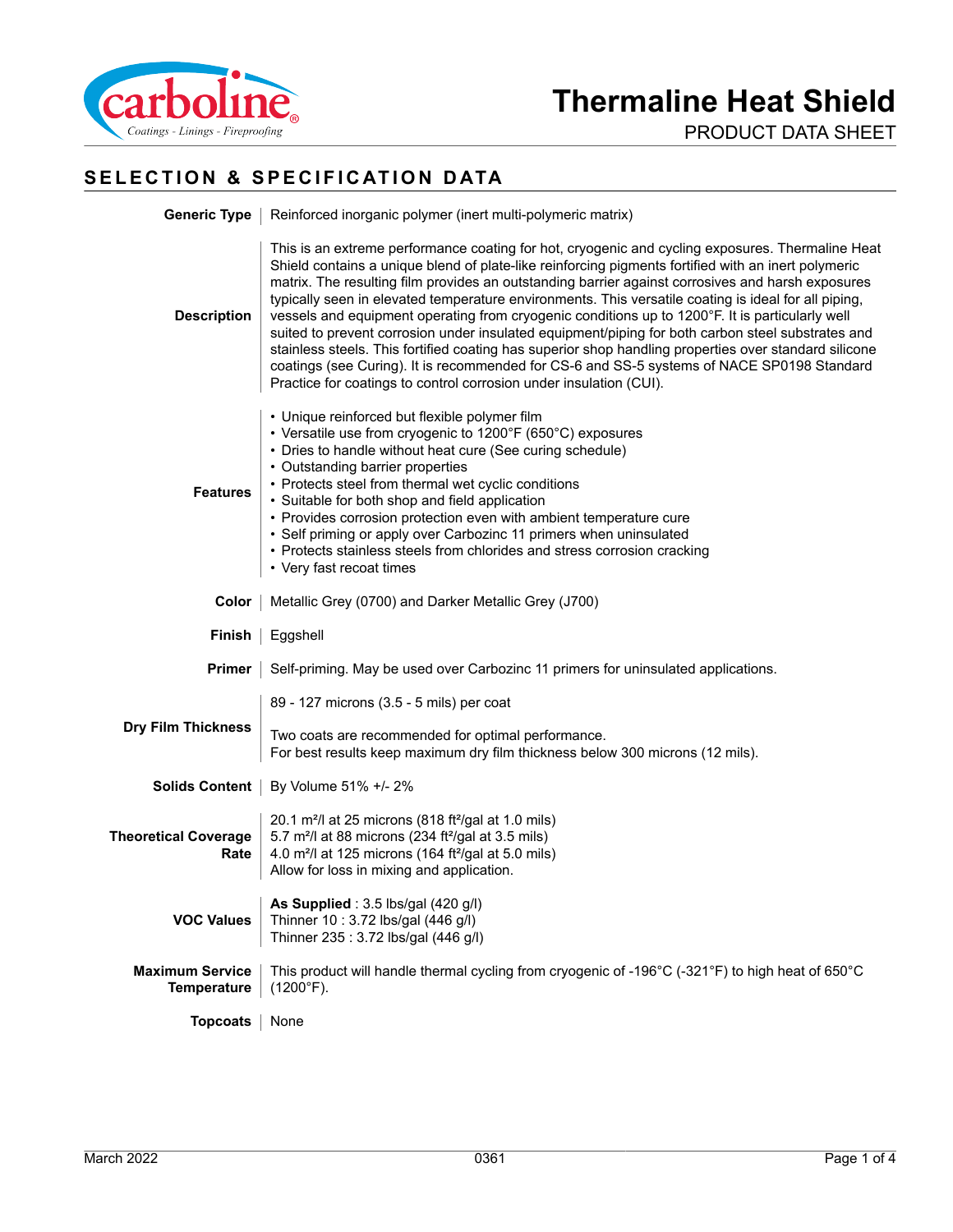

PRODUCT DATA SHEET

### **SUBSTRATES & SURFACE PREPARATION**

| General              | All surfaces must be thoroughly cleaned to remove dirt, grease, mill scale, loose rust and any<br>other contaminants that can reduce adhesion via SSPC-SP1 solvent cleaning along with the<br>recommended surface preparation as referenced below.                                                                                                                                             |
|----------------------|------------------------------------------------------------------------------------------------------------------------------------------------------------------------------------------------------------------------------------------------------------------------------------------------------------------------------------------------------------------------------------------------|
| <b>Ferrous Metal</b> | For optimum performance, abrasive blast to Sa 2 <sup>1</sup> / <sub>2</sub> (NACE No.2/SSPC-SP10) to obtain a 25-75<br>micron (1-3 mil) blast profile. Where blasting is impractical or not permitted use hand power tools to<br>prepare surface to SSPC-SP11 or SSPC-SP15 to obtain a 25-50 microns (1-2 mil) profile. A better<br>cleaning method will improve performance and service life. |
| Stainless Steel      | See SSPC-SP16 for reference. Surface profile should be a dense angular 25-75 microns (1-3 mils)<br>and is best achieved through abrasive blasting. Remove all contaminants that would interfere with<br>the performance of stainless steel for the intended service such as, but not limited to, embedded<br>iron or chlorides. Follow SSPC-SP11 for repairs.                                  |

#### **MIXING & THINNING**

| <b>Mixing</b>   | Power mix base component and then add Thermaline Heat Shield Part B (Fortifier HT) to base and<br>mix to uniformity.<br>For field applications only to in situ equipment and structures, please note that the addition of<br>Thermaline Heat Shield Part B (Fortifier HT) to the base component may be considered optional.                                                                                                                                                                                                            |
|-----------------|----------------------------------------------------------------------------------------------------------------------------------------------------------------------------------------------------------------------------------------------------------------------------------------------------------------------------------------------------------------------------------------------------------------------------------------------------------------------------------------------------------------------------------------|
| <b>Thinning</b> | Thinning not normally required for spray application. For applications over hot surfaces (up to<br>500°F/260°C) conventional spray is the preferred method of application. For small areas or touch-<br>up use a brush and thin up to 6% by volume with Thinner #10 for normal temperatures or up to 6%<br>with Thinner 235 for hot surface applications. Use of thinners other than those supplied or approved<br>by Carboline may adversely affect product performance and will void product warranty whether<br>express or implied. |
| <b>Pot Life</b> | 8 hours at 24° (75°F). Less at higher temperatures.                                                                                                                                                                                                                                                                                                                                                                                                                                                                                    |

# **APPLICATION EQUIPMENT GUIDELINES**

Listed below are general equipment guidelines for the application of this product. Job site conditions may require modifications to these guidelines to achieve the desired results.

| <b>Conventional Spray</b>              | Pressure pot equipped with dual regulators, 3/8" ID minimum material hose, 0.070" fluid tip with<br>appropriate air cap. Adjust air pressure to provide uniform spray pattern.                                                                                              |
|----------------------------------------|-----------------------------------------------------------------------------------------------------------------------------------------------------------------------------------------------------------------------------------------------------------------------------|
| <b>Airless Spray</b>                   | Pump Ratio: 32:1 (min)*<br>Volume Output: 2.5 gpm (11.5 lpm)(min)<br>Material Hose: 1/2" ID (12.5 mm)(min)<br>Tip Size: 0.017-0.021" (0.043-0.053 mm)<br>Output PSI: 1500-2000 (105-140 kg/cm2)<br>*PTFE packings are recommended and available from the pump manufacturer. |
| <b>Brush &amp; Roller</b><br>(General) | Use a natural bristle brush applying in full strokes. Avoid rebrushing. If rolled, use a short nap roller<br>with solvent resistant core. Avoid rerolling. Appearance will vary using brush or roller application<br>methods due to the orientation of the aluminum flake.  |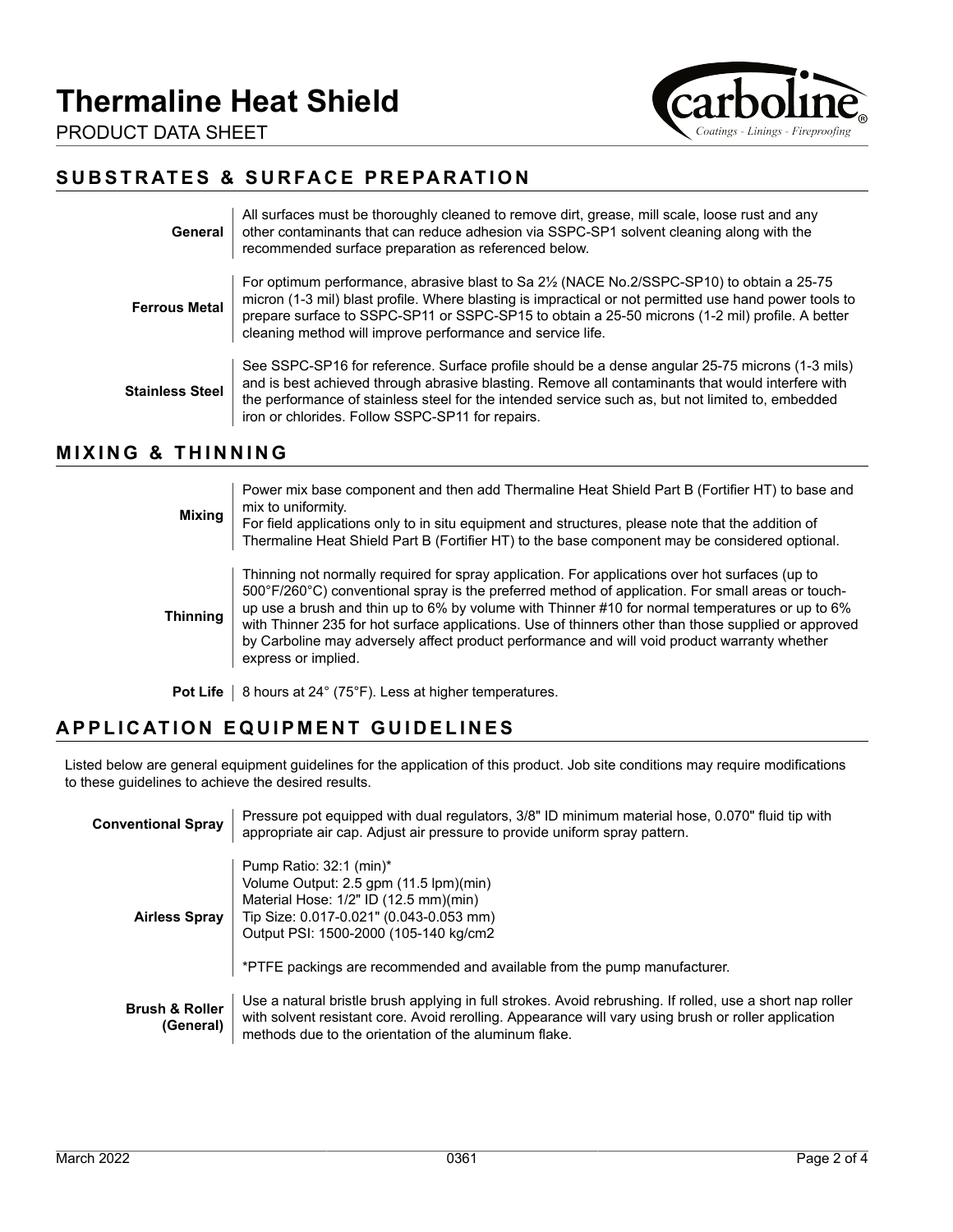

## **APPLICATION CONDITIONS**

| Condition | <b>Material</b>              | Surface                    | <b>\mbient</b>       | lumiditv |
|-----------|------------------------------|----------------------------|----------------------|----------|
| Minimum   | $(55^\circ)$<br>$\sim$<br>ັບ | (50°F)<br>៱៱៰៸             | 7°⊺/ /∆<br>ᢇ៝        | 0%       |
| Maximum   | (90°F)<br>nnor<br>ےں         | (500°F)<br>$260^{\circ}$ C | (100°F<br>2000<br>აი | 95%      |

This product simply requires the substrate temperature to be above the dew point. Condensation due to substrate temperatures below the dew point can cause flash rusting on prepared steel and interfere with proper adhesion to the substrate. Special application techniques may be required above or below normal application conditions. See application guide for more details.

#### **CURING SCHEDULE**

| Surface Temp.                    | Dry to Touch | Dry to Recoat | Dry to Handle |
|----------------------------------|--------------|---------------|---------------|
| $10^{\circ}$ C (50 $^{\circ}$ F) | Hour         | 6 Hours       | 6 Hours       |
| $16^{\circ}$ C (60 $^{\circ}$ F) | Hour         | 3 Hours       | 5.5 Hours     |
| $24^{\circ}$ C (75 $^{\circ}$ F) | 45 Minutes   | 1 Hour        | 5 Hours       |
| 32°C (90°F)                      | 30 Minutes   | Hour          | 2 Hours       |

These times are based on the recommended dry film thicknesses, 89 - 127 microns (3.5 to 5 mils). Excessive film thickness or inadequate ventilating conditions after application require longer dry times and will cause premature failure in extreme cases. Lower humidity may lengthen dry time.

**Note:** Avoid rapid temperature excursion for the first heat cycle; particularly early in the cure. A gentle heat rise through 260°C (500°F) will achieve maximum film durability. For recoat time via brush or roller, follow the dry to handle time (thumb twist test). This product has superior handling properties over standard silicones (harder film), but has some thumbnail softness until it has undergone a heat excursion. In these cases use padded slings and dunnage. Typical dry-to-ship time is 24 hours.

#### **CLEANUP & SAFETY**

**Cleanup** | Use Thinner #2 or Acetone.

**Ventilation** When used in enclosed areas, thorough air circulation must be used during and after application until the coating is cured. The ventilation system should be capable of preventing the solvent vapor concentration from reaching the lower explosion limit for the solvents used. User should test and monitor exposure levels to insure all personnel are below guidelines. If not sure or if not able to monitor levels, use MSHA/NIOSH approved supplied air respirator.

**Caution** This product contains flammable solvents. Keep away from sparks and open flames. All electrical equipment and installations should be made and grounded in accordance with the National Electric Code. In areas where explosion hazards exist, workmen should be required to use non-ferrous tools and wear conductive and non-sparking shoes.

#### **PACKAGING, HANDLING & STORAGE**

|                                                                                                                                                                            | <b>Shelf Life</b>   12 months at $24^{\circ}$ C (75 $^{\circ}$ F)                                                                                   |
|----------------------------------------------------------------------------------------------------------------------------------------------------------------------------|-----------------------------------------------------------------------------------------------------------------------------------------------------|
| <b>Storage Temperature &amp; </b> $\begin{array}{ c c c c }\n4^\circ-49^\circ\text{C} & (40^\circ-120^\circ\text{F})\n\end{array}$ <b>Humidity</b> 0-95% Relative Humidity |                                                                                                                                                     |
|                                                                                                                                                                            | Flash Point (Setaflash)   Thermaline Heat Shield Part A (base component): 27°C (80°F)<br>Thermaline Heat Shield Part B (Fortifier HT): 42°C (108°F) |
|                                                                                                                                                                            | <b>Storage</b>   Store indoors                                                                                                                      |
|                                                                                                                                                                            | <b>Packaging</b> Thermaline Heat Shield Part A: 10.0 liter<br>Thermaline Heat Shield Part B (Fortifier HT): 0,35 liter                              |